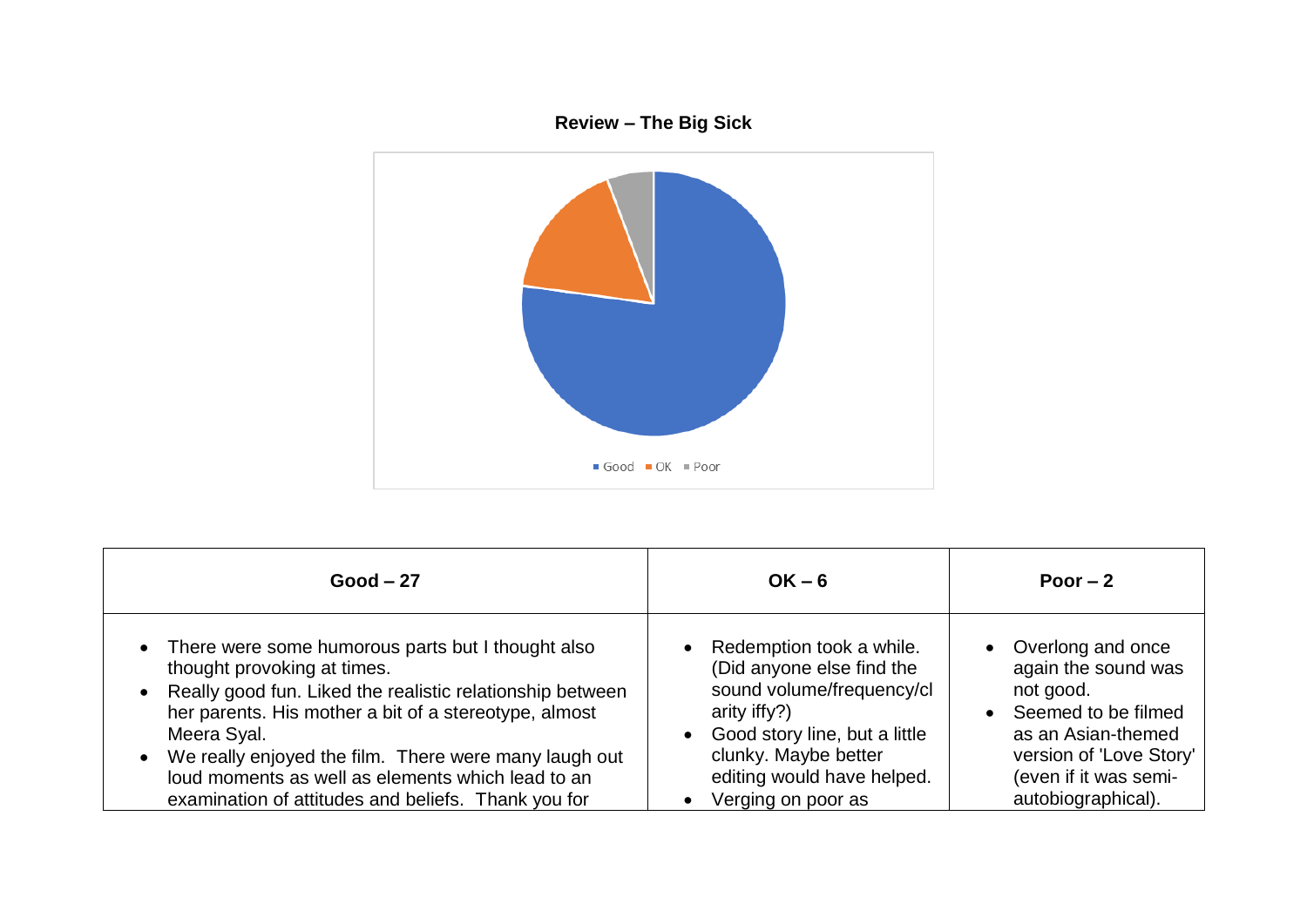## showing this.

- Likeable performances and written with genuine affection for the characters. If anyone stayed away because they thought the film wasn't going to be for them, they definitely missed out on a good one.
- Great film. A revealing glimpse into life as a Moslem in the USA shown through a comic lens - and of course a moving love story.
- Brilliant.
- Dialogue was difficult to hear and understand at times, particularly the stand-up jokes. We began to identify with the scenario as family members became involved. The "love affair" was very low key.
- A humorous depiction of a common situation for children from S Asian families, caught between their parents wanting to maintain the traditions of their culture and the culture of their adopted country. The interplay between the 2 lead characters was superb. A pity about the title!
- Would see it again but with sub titles. Liked the characters.
- Thoroughly enjoyed it, nice easy watch.
- A nuanced film, which would have benefitted from some slightly clearer pointers, but very thought provoking. We were encouraged to think about some tricky issues, particularly how to negotiate relationships. A good choice. Sound quality not always great, and that made the dialogue difficult to follow.
- Ha ha. The ending a bit too drawn out with twists and turns which I found a bit boring.
- We really enjoyed this very thought provoking film.
- We enjoyed the film and thought it seemed like a story

dialogue was mumbled and the rooms were so dark. Interesting on clashing cultural aspects. Thanks for AGM wine/nibbles and committee's hard work.

- A bit long winded, also disappointed with the smaller screen.
- The best bit was when our hero went mad at the burger drive through . Reminded me of Basil Fawlty beating up the mini with a branch. The story was ok but I didn't like the voices of Emily or her parents, very grating and couldn't always understand what they were saying.

Comedy club participants were not funny and the parents were just too odd. Thank you to the committee, as always though, for trying to find an interesting film.